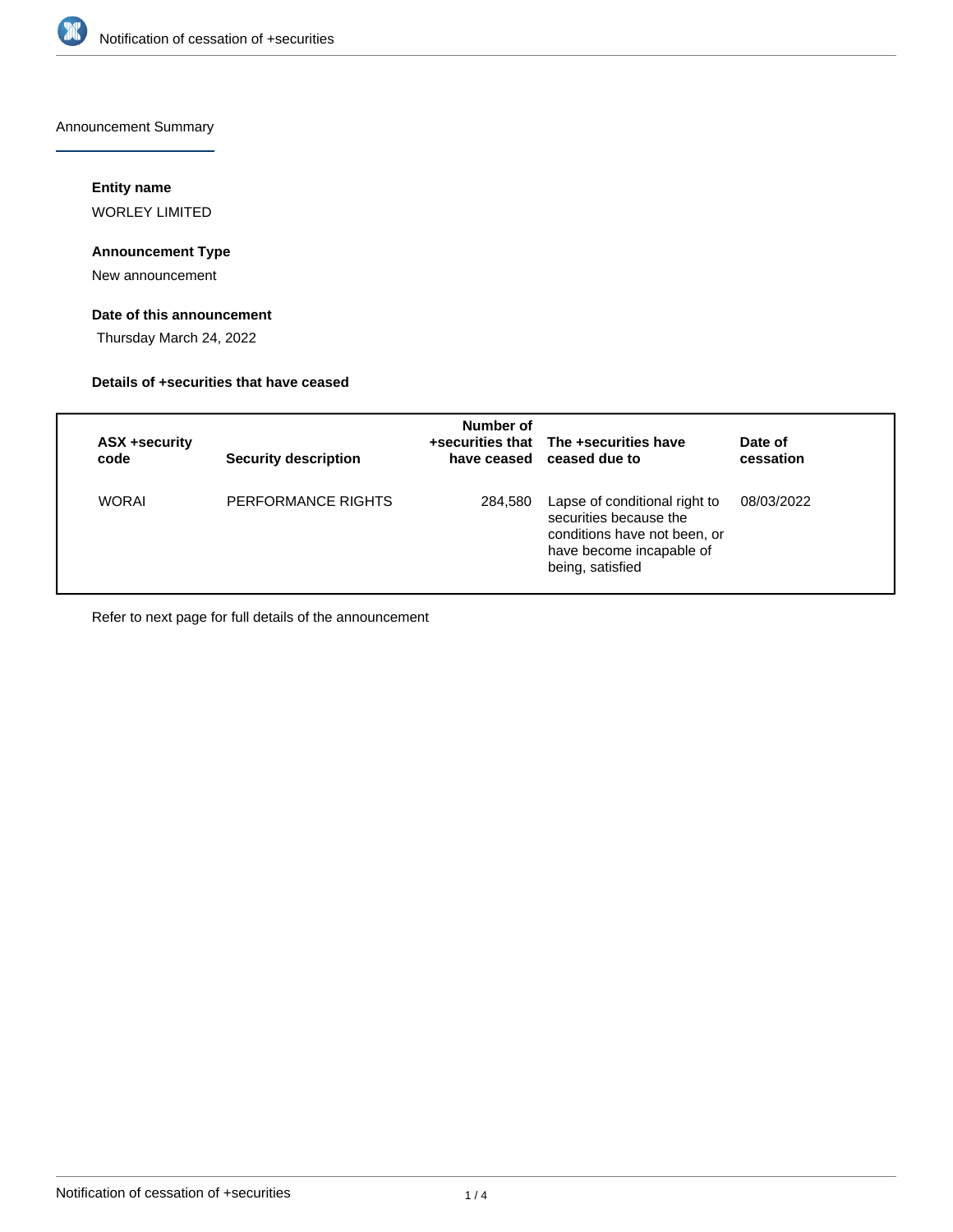

Part 1 - Announcement Details

## **1.1 Name of +Entity**

WORLEY LIMITED

We (the entity named above) provide the following information about our issued capital.

**1.2 Registered Number Type** ABN

**Registration Number** 17096090158

**1.3 ASX issuer code** WOR

**1.4 The announcement is** New announcement

# **1.5 Date of this announcement**

24/3/2022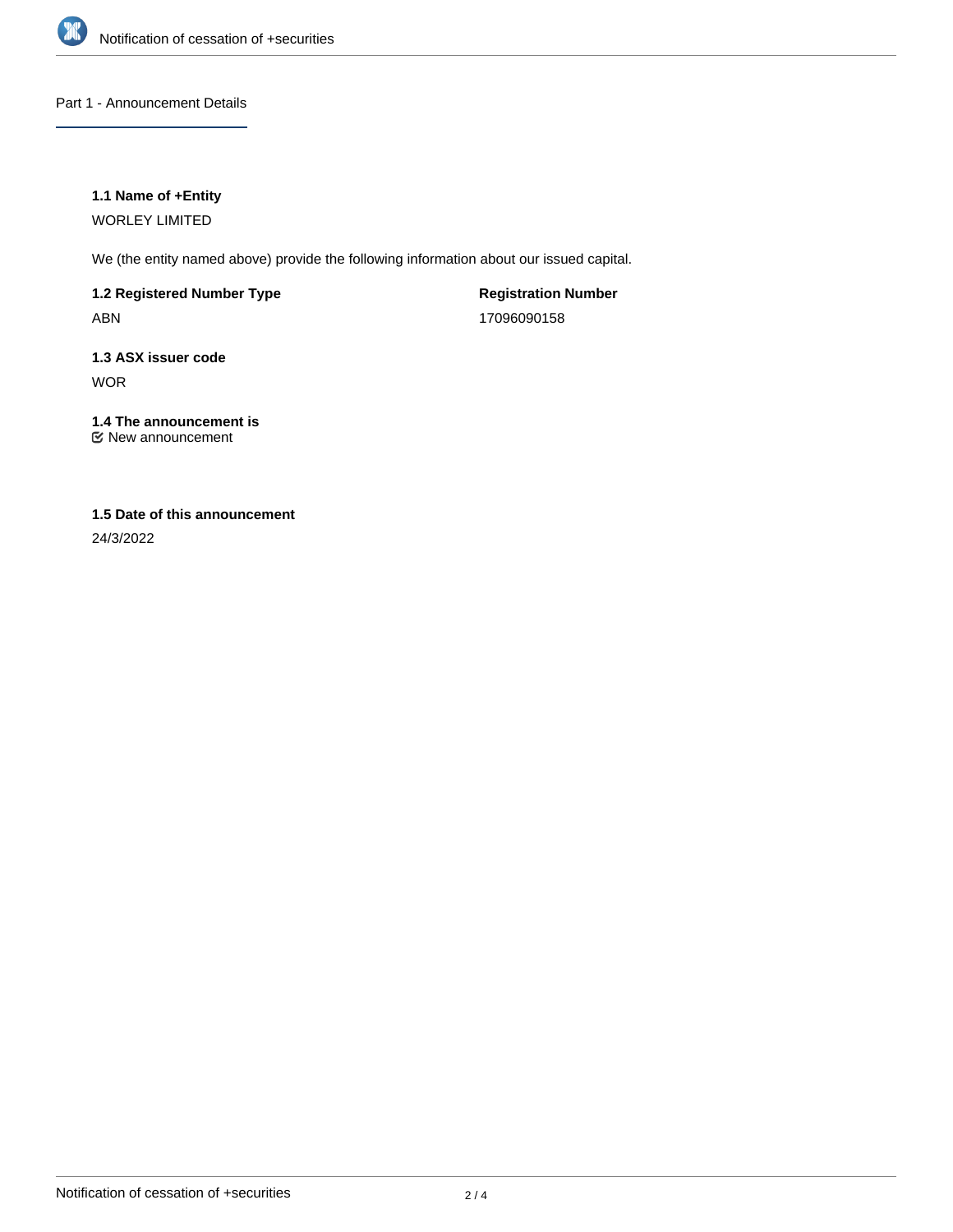

#### Part 2 - Details of +equity securities or +debt securities that have ceased

# **ASX +Security Code and Description**

WORAI : PERFORMANCE RIGHTS

#### **Unquoted +equity securities that have ceased**

## **Number of securities that have ceased**

284,580

#### **Reason for cessation**

Lapse of conditional right to securities because the conditions have not been, or have become incapable of being, satisfied

#### **Date of cessation**

**Is the entity paying any consideration for the cessation?** No

8/3/2022

## **Any other information the entity wishes to notify to ASX about the cessation?**

Rights ceased on various dates for the period from 1 January 2022 to 8 March 2022.